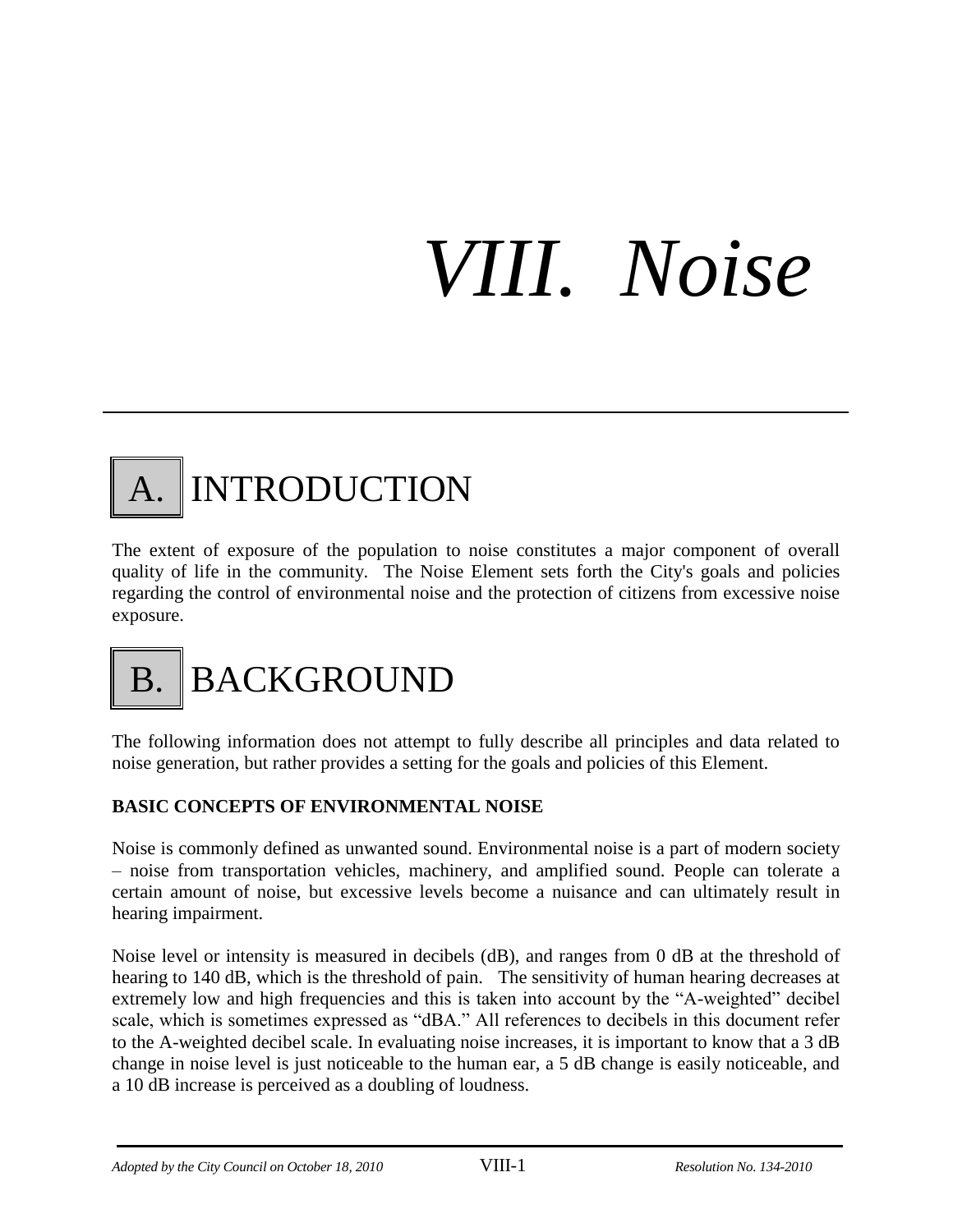Since community noise levels vary continuously, a variety of noise metrics (i.e., descriptors) were created to describe the time-varying character of environmental noise. One of the most common metrics is the average (equivalent) sound level, or  $L_{eq}$ . The  $L_{eq}$  is the average Aweighted sound level during a stated time period (often a one-hour period).

To evaluate community noise impacts, a descriptor was developed to account for human sensitivity to noise during the nighttime (sleeping) hours and to account for the overall lower community noise levels encountered at night. This descriptor is call the  $L_{dn}$  (or DNL); the  $L_{dn}$ represents a 24-hour average sound level with a 10 dB penalty added for nighttime noise between the hours of 10:00 p.m. and 7:00 a.m.

For suburban/rural highways and most roadways, the average noise level during the peak traffic periods (i.e., rush hour) is approximately equal to the  $L_{dn}$ . For urban highways, the  $L_{dn}$  is typically one to two dB higher than the peak hour  $L_{eq}$ .

#### **HOW LOUD IS LOUD? Sound Level in Decibels (dBA)**

| Jet takeoff (200')                | 120        | Threshold of pain    |
|-----------------------------------|------------|----------------------|
| Rock music band                   | <b>110</b> |                      |
| Jackhammer (25')                  | <b>100</b> |                      |
| Motorcycle accelerating (25')     | 90         |                      |
| Power lawn mower (20')            | 80         |                      |
| Steady urban traffic (25')        | 70         |                      |
| Normal conversation (3')          | 60         |                      |
| Daytime street, no nearby traffic | 50         |                      |
| Inside average residence          | 40         |                      |
| Inside quiet home                 | 30         |                      |
| <b>Rustling leaves</b>            | 20         |                      |
| Mosquito $(3')$                   | <b>10</b>  |                      |
|                                   | $\bf{0}$   | Threshold of hearing |
|                                   |            |                      |

Every increase of 10 dB doubles the perceived loudness of noise. For example, a motorcycle accelerating (90 dB) seems twice as loud as a power lawn mower (80 dB).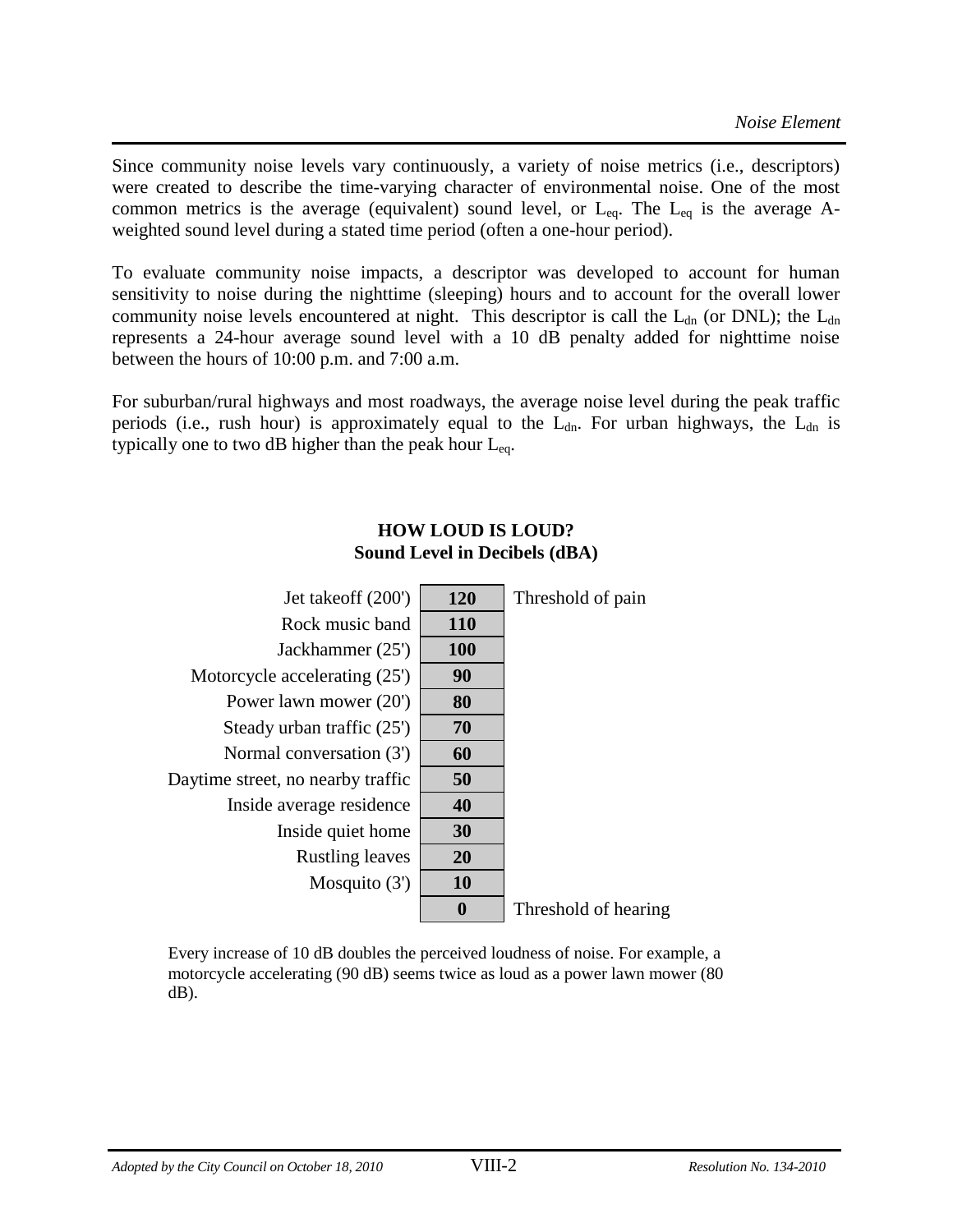#### **NOISE IN SAN MATEO**

A noise measurement survey was conducted in San Mateo during September 2008 to determine noise levels throughout the community. The results are represented as a contour map in Figure N-1. The noise contours show lines of equal sound level, but the contours are conservative since the shielding effect of buildings and local topography is not taken into account when creating the noise contours. Noise exposure in San Mateo is dominated by traffic and the Southern Pacific (SPRR)/Caltrain rail line. Aircraft activity associated with San Francisco International Airport does not significantly affect noise levels in San Mateo, although some neighborhoods in the northeastern portion of the City are impacted by the airport approach path. Localized noise sources include the San Mateo County Fairgrounds (when events are being held). Generally, noise created by manufacturing uses does not have a major impact on the community, although occasional complaints are received from neighbors immediately adjacent to the manufacturing sites.

The noise contour map is used to determine the suitability of land uses for different types of development, depending upon the extent of noise exposure in the area. The City of San Mateo has developed a list of "noise-sensitive" uses (see Tables N-1 and N-2), which include residential dwellings, schools, hospitals, hotels, and outdoor recreation areas. These uses should ideally be located in areas not exceeding 60 dB ( $L<sub>dn</sub>$ ) and 65 dB ( $L<sub>eq</sub>$ ) for outdoor recreational uses, but this is not reasonable in San Mateo where existing noise levels exceed 60 dB ( $L_{dn}$ ) in all but a few of the western portions of the City (see Figure N-1). "Noise-sensitive" land uses could be located in areas having noise levels between 60 and 70 dB  $(L<sub>dn</sub>)$  if noise mitigating construction measures are used to reduce interior sound levels to 45 dB  $(L<sub>dn</sub>)$  or below as required by the State Building Code for multi-family dwellings, and extended by the City of San Mateo to new single-family dwellings. Exterior sound levels for new multi-family common open space should be reduced to below 67 dB ( $L<sub>dn</sub>$ ). For parks or playgrounds, the exterior sound level should be reduced to 65 dB ( $L_{eq}$ ) during the noisiest hour; this can be accomplished by locating these spaces away from noise sources or buffering them by the placement of buildings between the noise source and the open space.

The areas of greatest noise impact in San Mateo, where 70 dB  $(L_{dn})$  is exceeded and are therefore unsuitable for the location of new "noise-sensitive" uses, are in the residential neighborhoods adjacent to the Bayshore Freeway (US 101) and the SPRR/Caltrain rail corridor (see Figure N-1). Narrow portions adjacent to SR 92 and El Camino Real (SR 82) also exceed the City's guidelines. The projected cumulative noise increases in the year 2030 are shown in Figure N-2, and are very similar to existing conditions, with noise increases generally due to traffic increases.

#### **MITIGATING NOISE IMPACTS**

Noise mitigation measures fall into two general categories: physical mitigation and administrative regulation. Physical mitigation involves reducing the noise level, ideally at the source, through methods such as enclosing a noisy piece of equipment with a barrier or by substituting quieter machinery. Reduction in the overall community sound level can also occur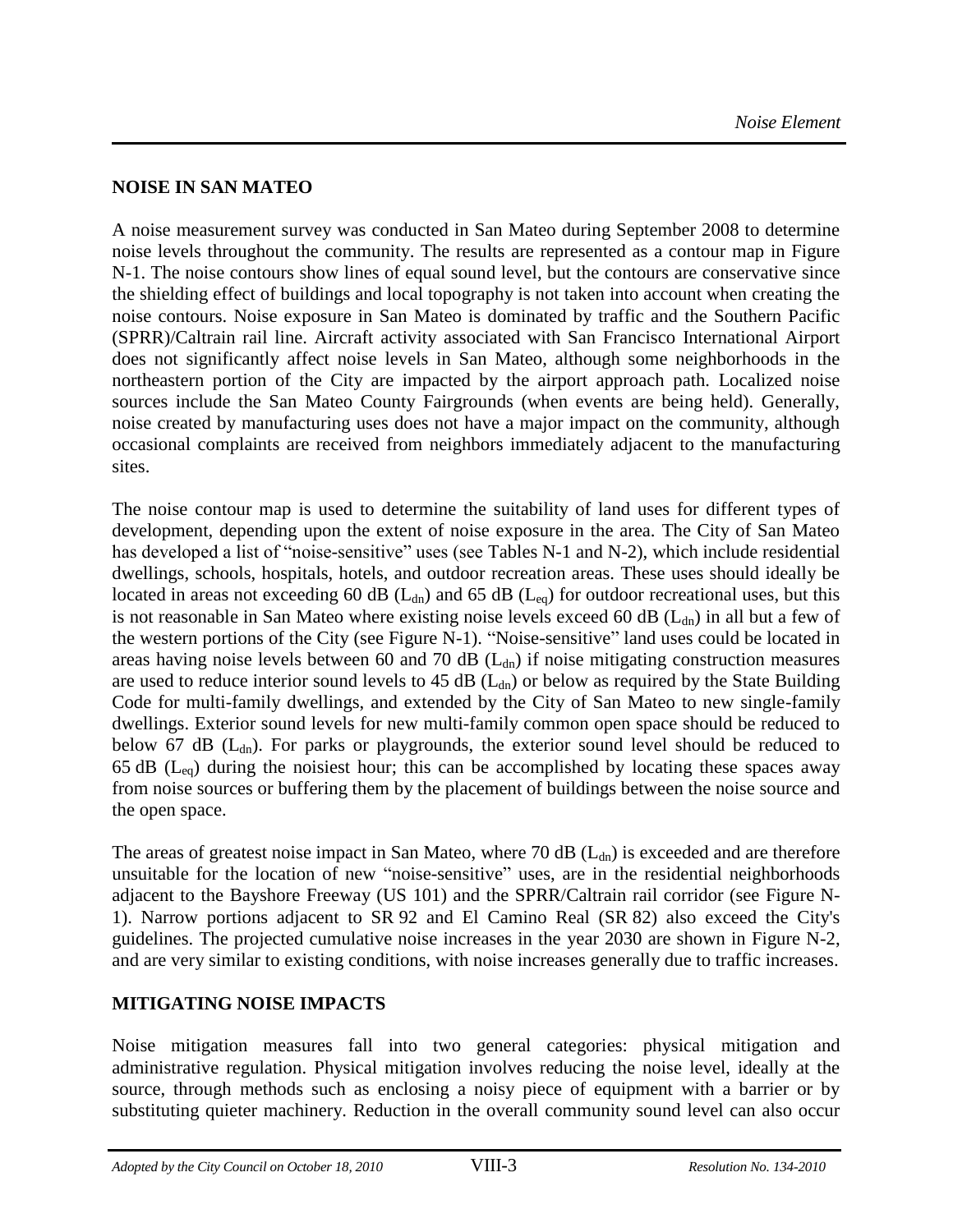by limiting noise exposure of receivers to roadways and railways. This can be accomplished by installing sound walls, using sound-absorbing building materials, and through careful site planning (e.g., orienting buildings away from the noise source and eliminating narrow corridors open to the noise source). The walls and windows of a building typically reduce noise by approximately 20 dB. Noise barriers, such as sound walls and earthen berms provide varying reductions of noise, depending on their height and size. A solid wall that just breaks the line-ofsight between the noise source and receiver attenuates noise by 5 dB.

If noise cannot be reduced at the source as described above, the distance between the source and the receiver can be increased to attenuate the noise. A doubling of the distance from a fixed noise source (e.g., an air conditioning unit, train engine, or whistle) results in a 6 dB decrease in noise level; a doubling of distance from a linear source (e.g., a highway or roadway) results in a 3 dB decrease. Vegetation does little to reduce noise – a densely planted strip 50 feet wide is needed to reduce noise by 5 dB.

Administrative regulation reduces noise generation by limiting the operating hours or duration of the noise source, regulating locations where a noisy activity may occur, or enforcing State standards that limit noise emissions, such as automobile and boat muffler requirements.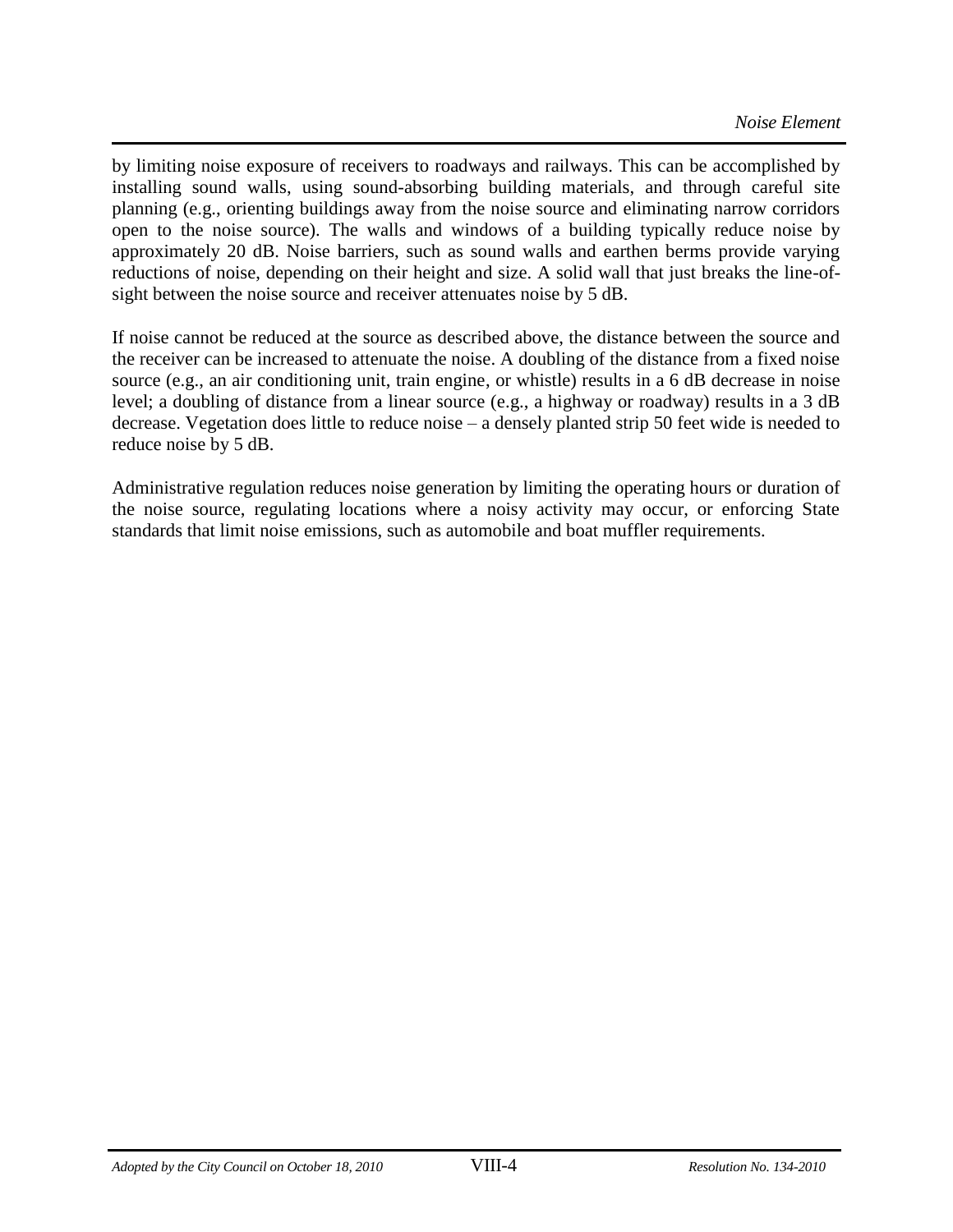#### **TABLE N-1 NOISE SENSITIVE LAND-USE COMPATIBILITY GUIDELINES FOR COMMUNITY NOISE ENVIRONMENTS<sup>1</sup> Day-Night Average Sound Level (Ldn), Decibels**

| <b>Land-Use Category</b>                                                                                        | <b>Normally</b><br>Acceptable <sup>2</sup> | <b>Conditionally</b><br>Acceptable <sup>5</sup> | <b>Normally</b><br>Unacceptable <sup>4</sup> |  |
|-----------------------------------------------------------------------------------------------------------------|--------------------------------------------|-------------------------------------------------|----------------------------------------------|--|
| Single-Family Residential                                                                                       | 50 to 59                                   | 60 to 70                                        | Greater than 70                              |  |
| <b>Multi-Family Residential</b>                                                                                 | 50 to 59                                   | 60 to 70                                        | Greater than 70                              |  |
| Hotels, Motels, and Other<br><b>Lodging Houses</b>                                                              | 50 to 59                                   | 60 to 70                                        | Greater than 70                              |  |
| Long-Term Care Facilities                                                                                       | 50 to 59                                   | 60 to 70                                        | Greater than 70                              |  |
| Hospitals                                                                                                       | 50 to 59                                   | 60 to 70                                        | Greater than 70                              |  |
| Schools                                                                                                         | 50 to 59                                   | 60 to 70                                        | Greater than 70                              |  |
| Multi-Family Common Open<br>Space Intended for the Use and<br><b>Enjoyment of Residents</b>                     | 50 to 67                                   |                                                 | Greater than 67                              |  |
| <b>TABLE N-2</b><br><b>NOISE GUIDELINES FOR OUTDOOR ACTIVITIES</b><br>Average Sound Level $(L_{eq})$ , Decibels |                                            |                                                 |                                              |  |
| <b>Land Use Category</b>                                                                                        | <b>Normally</b><br>Acceptable <sup>2</sup> | <b>Conditionally</b><br>Acceptable <sup>3</sup> | <b>Normally</b><br>Unacceptable <sup>4</sup> |  |

Parks, Playgrounds 50 to  $65*$  -- Greater than  $65*$ 

a<br>B

<sup>&</sup>lt;sup>1</sup> These guidelines are derived from the California Department of Health Services, Guidelines for the Preparation and Content of the Noise Element of the General Plan, 2003. The State Guidelines have been modified to reflect San Mateo's preference for distinct noise compatibility categories and to better reflect local land-use and noise conditions. It is intended that these guidelines be utilized to evaluate the suitability of land-use changes only and not to determine cumulative noise impacts. Land uses other than those classified as being "noise sensitive" are exempt from these compatibility guidelines.

<sup>&</sup>lt;sup>2</sup> Normally Acceptable – Specified land use is satisfactory, based upon the assumption that any buildings involved are of normal conventional construction, without any special noise insulation requirements.

<sup>&</sup>lt;sup>3</sup> Conditionally Acceptable – New construction should be undertaken only after a detailed analysis of the noise reduction requirement is conducted and needed noise insulation features included in the design.

<sup>4</sup> Normally Unacceptable – New construction should be discouraged. If new construction or development does proceed, a detailed analysis of the noise reduction requirements must be made and needed noise insulation features included in the design.

Average Sound Level  $(L_{eq})$  for peak hour.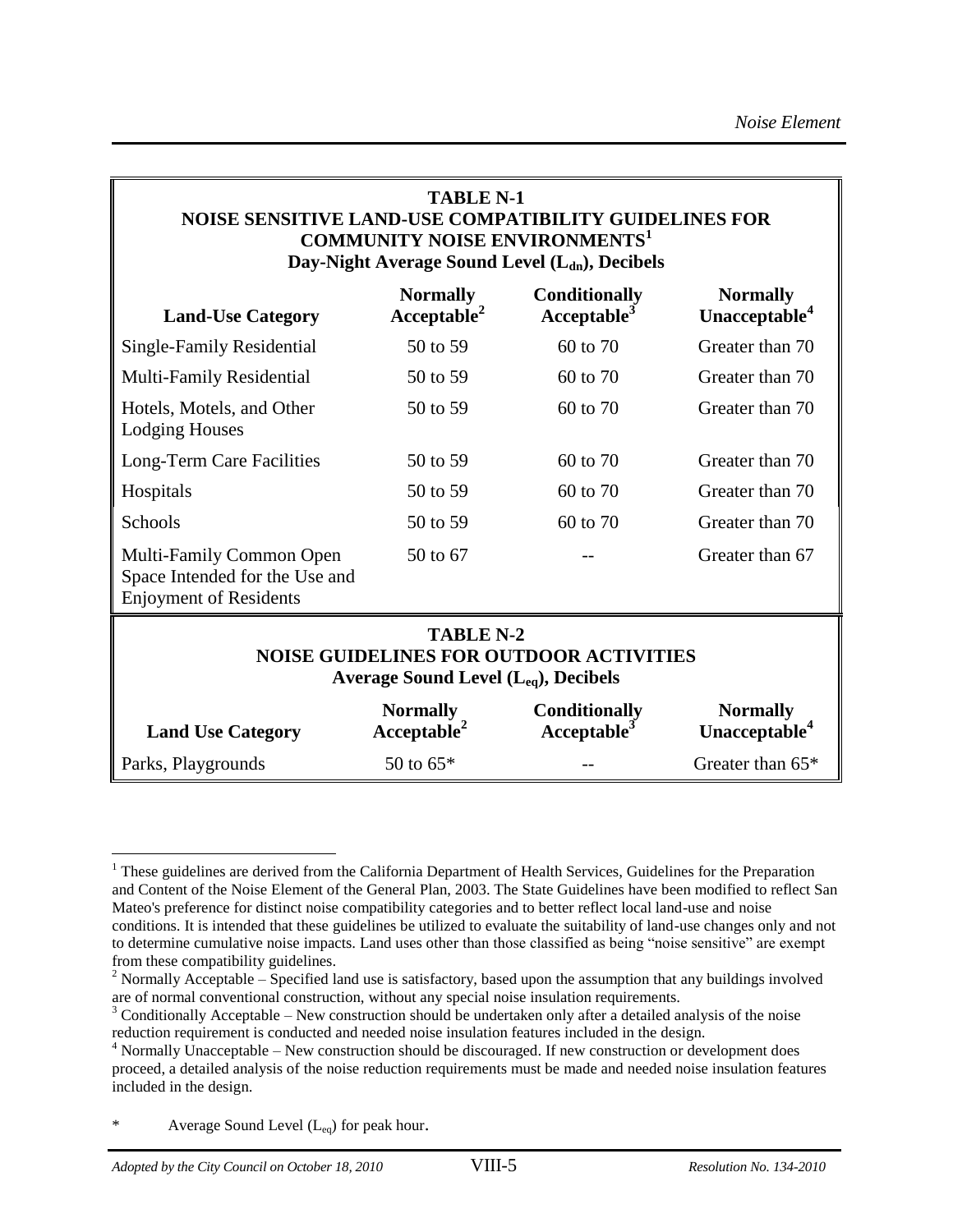## GOALS AND POLICIES

#### **GOALS AND POLICIES**

**GOAL 1:** Protect "noise sensitive" land uses from excessive noise levels.

#### **POLICIES:**

- **N 1.1: Interior Noise Level Standard.** Require submittal of an acoustical analysis and interior noise insulation for all "noise sensitive" land uses listed in Table N-1 that have an exterior noise level of 60 dB  $(L<sub>dn</sub>)$  or above, as shown on Figure N-1. The maximum interior noise level shall not exceed 45 dB  $(L<sub>dn</sub>)$  in any habitable rooms.
- **N 1.2: Exterior Noise Level Standard.** Require an acoustical analysis for new parks, play areas, and multi-family common open space (intended for the use and the enjoyment of residents) that have an exterior noise level of 60 dB  $(L<sub>dn</sub>)$  or above, as shown on Figure N-1. Require an acoustical analysis that uses peak hour  $L_{eq}$  for new parks and play areas. Require a feasibility analysis of noise reduction measures for public parks and play areas. Incorporate necessary mitigation measures into residential project design to minimize common open space noise levels. Maximum exterior noise should not exceed 67 dB ( $L_{dn}$ ) for residential uses and should not exceed 65 dB ( $L_{eq}$ ) during the noisiest hour for public park uses.

#### **Implementation of N 1.1 and N1.2: Interior and Exterior Noise Level Standards.**

As part of the development review process, an acoustical analysis is required for all new project types listed on Tables N-1 and N-2 when the site noise levels exceed the noise level standards established in the General Plan. Mitigation measures to reduce both exterior and interior noise to acceptable levels are required as part of the analysis, and are incorporated into the conditions of project approval.

Lead: Planning Division reviews General Plan and consults with Building Division on scope of analysis. Building Division approves content of final report and administers conditions of project approval. (Ongoing)

Most of San Mateo has existing noise levels that exceed the normally acceptable levels for "noise-sensitive" uses. Since the majority of the City is within the "conditionally acceptable" range of between 60 dB and 70 dB ( $L<sub>dn</sub>$ ), some form of noise mitigation will have to be incorporated into building and site design for new "noise-sensitive" land uses. While the State currently requires that multi-family dwellings in areas exceeding 60 dB  $(L<sub>dn</sub>)$  incorporate mitigation measures to achieve an interior sound level of  $45$  dB ( $L_{dn}$ ), the City of San Mateo will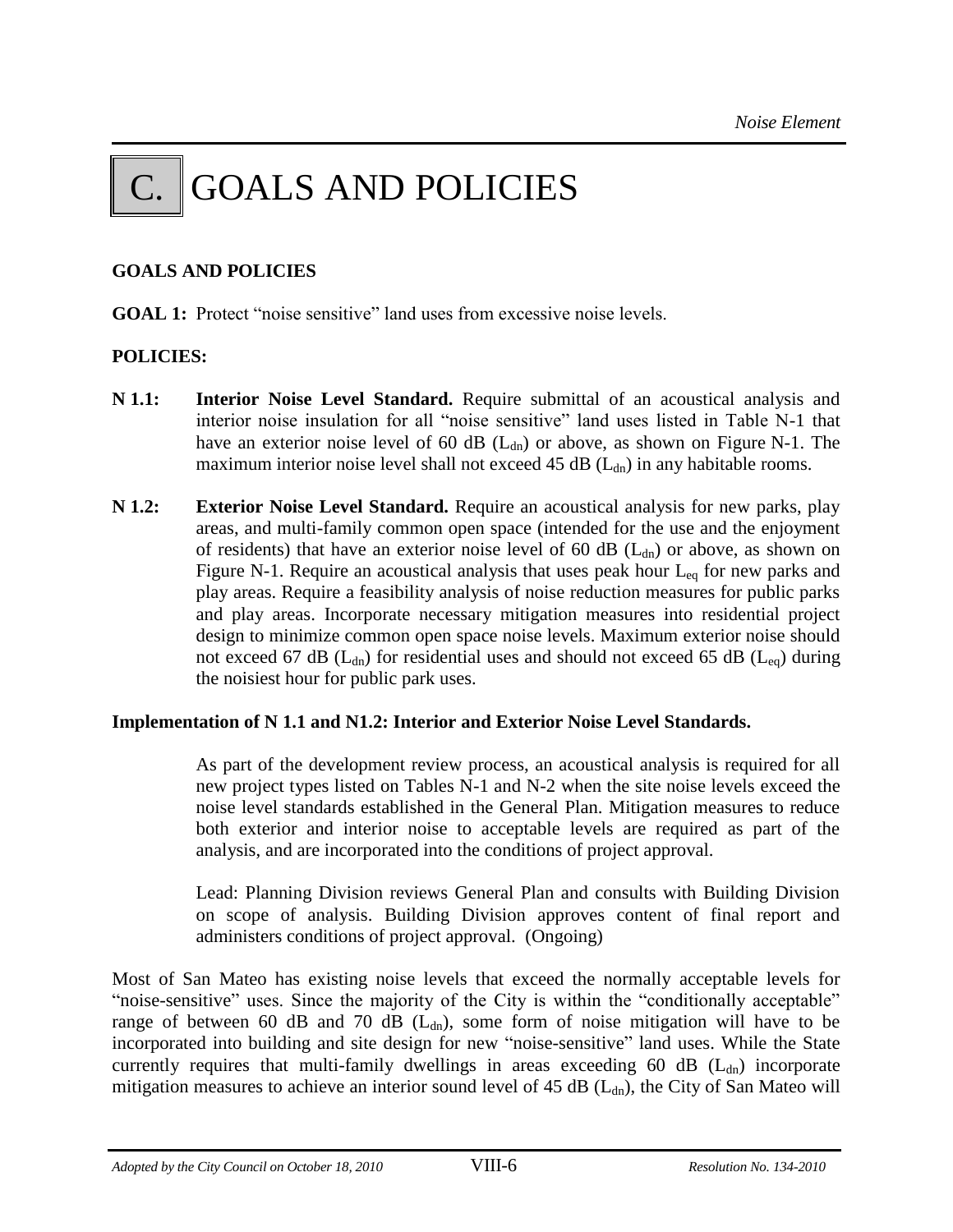extend this requirement to single-family dwellings. In most cases, the necessary sound attenuation can be accomplished with sound-rated double-pane windows.

A few of San Mateo's residential neighborhoods that border highways, El Camino Real (SR 82), and the railway line are subject to sound levels exceeding 70 dB  $(L<sub>dn</sub>)$ , which is in the "normally unacceptable" range for "noise-sensitive" uses. Rather than precluding new residential development in these areas, the City will require that building construction techniques be utilized that reduce interior sound to 45 dB  $(L<sub>dn</sub>)$  or less.

Also of concern are outdoor recreation areas in new parks and schools. The City will require a feasibility study to determine whether measures to reduce exterior sound levels, such as sound walls, sheltering open space areas from noise sources by building walls, and placement of active use areas away from noise sources are feasible. Particular attention should be paid to the design of sound barriers so they are visually pleasing; this can often be accomplished through extensive landscape screening.

**GOAL 2:** Minimize unnecessary, annoying, or unhealthful noise.

#### **POLICIES:**

**N 2.1: Noise Ordinance.** Continue implementation and enforcement of the City's existing noise control ordinance: a) which prohibits noise that is annoying or injurious to neighbors of normal sensitivity, making such activity a public nuisance, and b) restricts the hours of construction to minimize noise impact.

#### **Implementation of N 2.1: Noise Ordinance.**

Noise nuisances, as defined in the City's Municipal Code, are abated through a standardized enforcement process, which includes referral to the Housing and Advisory Appeals Board. This includes noise generated by building construction and equipment at unauthorized times.

Lead: Code Enforcement Division. (Ongoing)

Enforcement of a noise control ordinance can reduce nuisance noise generated by commercial uses or from residential sources such as amplified music, parties, leaf blowers, or barking dogs. Construction activities also generate substantial short-term noise impacts, which can be limited to specified hours and days of the week.

**N 2.2: Minimize Noise Impact.** Protect all "noise-sensitive" land uses listed in Tables N-1 and N-2 from adverse impacts caused by the noise generated on-site by new developments. Incorporate necessary mitigation measures into development design to minimize noise impacts. Prohibit long-term exposure increases of  $3 dB$  ( $L_{dn}$ ) or greater at the common property line, or new uses which generate noise levels of 60  $dB$  ( $L_{dn}$ ) or greater at the property line, excluding existing ambient noise levels.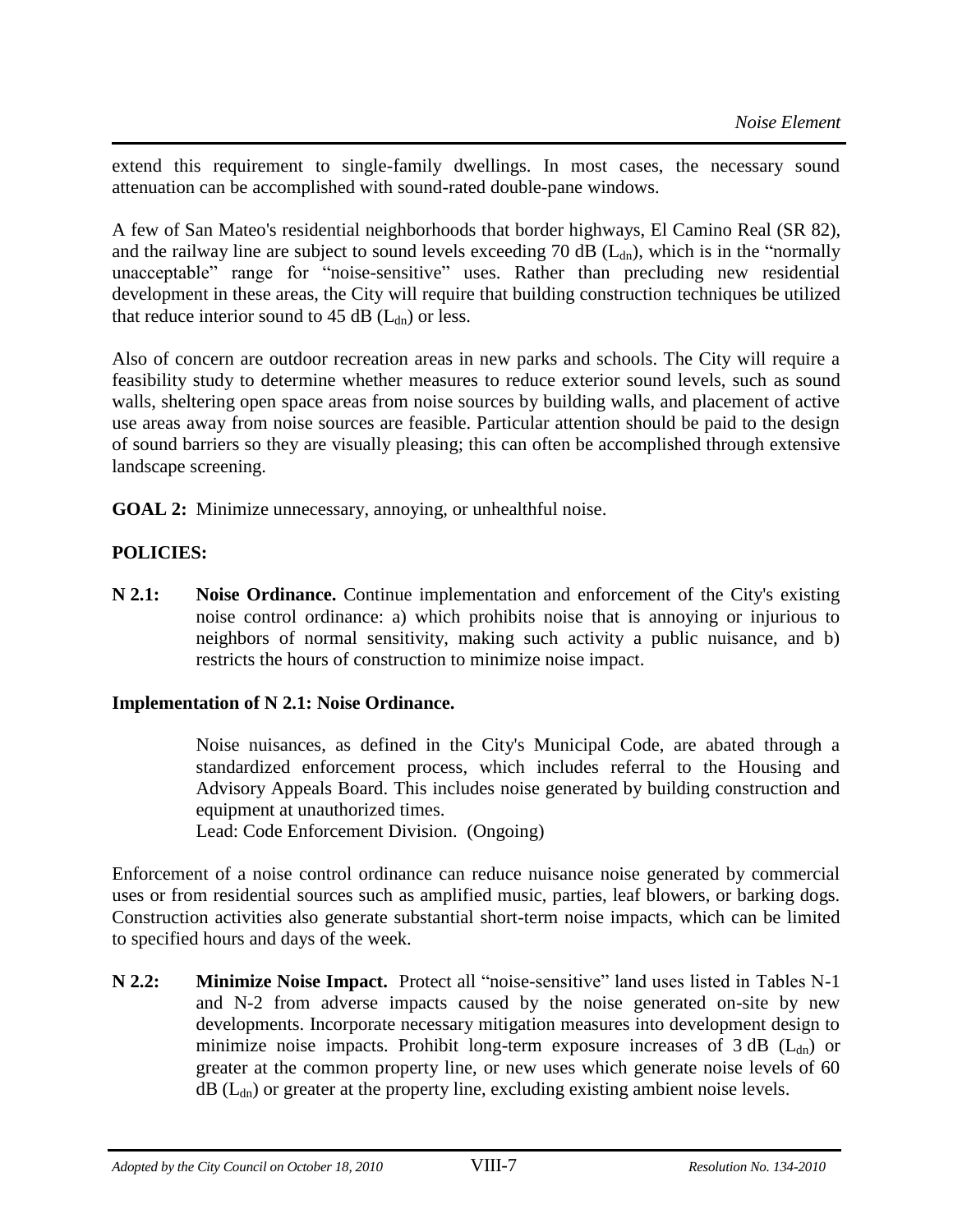"Noise-sensitive" land uses, such as residential neighborhoods, hotels, hospitals, schools, and outdoor recreation areas must be protected from new development that causes discernable increases in noise levels as a result of on-site activities. Noise generators such as machinery or parking lots must be mitigated through physical measures or operational limits.

**N 2.3: Minimize Commercial Noise.** Protect land uses other than those listed as "noise sensitive" in Table N-1 from adverse impacts caused by the on-site noise generated by new developments. Incorporate necessary mitigation measures into development design to minimize noise impacts. Prohibit new uses that generate noise levels of 65  $dB$  ( $L_{dn}$ ) or above at the property line, excluding existing ambient noise levels.

Commercial and industrial areas typically tolerate higher noise levels than residential neighborhoods. However, some control is necessary for new development within non-residential areas so that exceptionally noisy uses are restricted.

#### **Implementation of N 2.2 and N 2.3: Minimize Noise.**

Where the potential exists for noise impacts inconsistent with these policies, a noise report identifying noise impacts and mitigation measures is required as part of the development review process. Mitigation measures are then incorporated as conditions of the project approval.

Lead: Planning Division reviews the General Plan and consults with the Building Division on the scope of the analysis. The Building Division approves the content of the final report and administers the conditions of project approval. (Ongoing)

**N 2.4: Traffic Noise.** Recognize projected increases in ambient noise levels resulting from traffic increases, as shown on Figure N-2. Promote the installation of noise barriers along highways where "noise-sensitive" land uses listed in Table N-1 are adversely impacted by unacceptable noise levels  $[60 \text{ dB } (L_{dn})$  or above]. Require adequate noise mitigation to be incorporated into the widening of SR 92 and US 101. Accept noise increases on El Camino Real at existing development, and require new multi-family development to provide common open space having a maximum exterior noise level of 67 dB  $(L<sub>dn</sub>)$ .

#### **Implementation N 2.4: Traffic Noise.**

Sound walls have been constructed along US 101. Preliminary design work has not yet started on the widening of SR 92; however, the issue of sound walls will be addressed during both the design and environmental review phases of the project. Noise standards for development along El Camino Real are imposed on a case-bycase basis consistent with this policy's guidelines. New multi-family developments are required to comply with exterior noise standards as part of the development review process for consistency with the State Building Code.